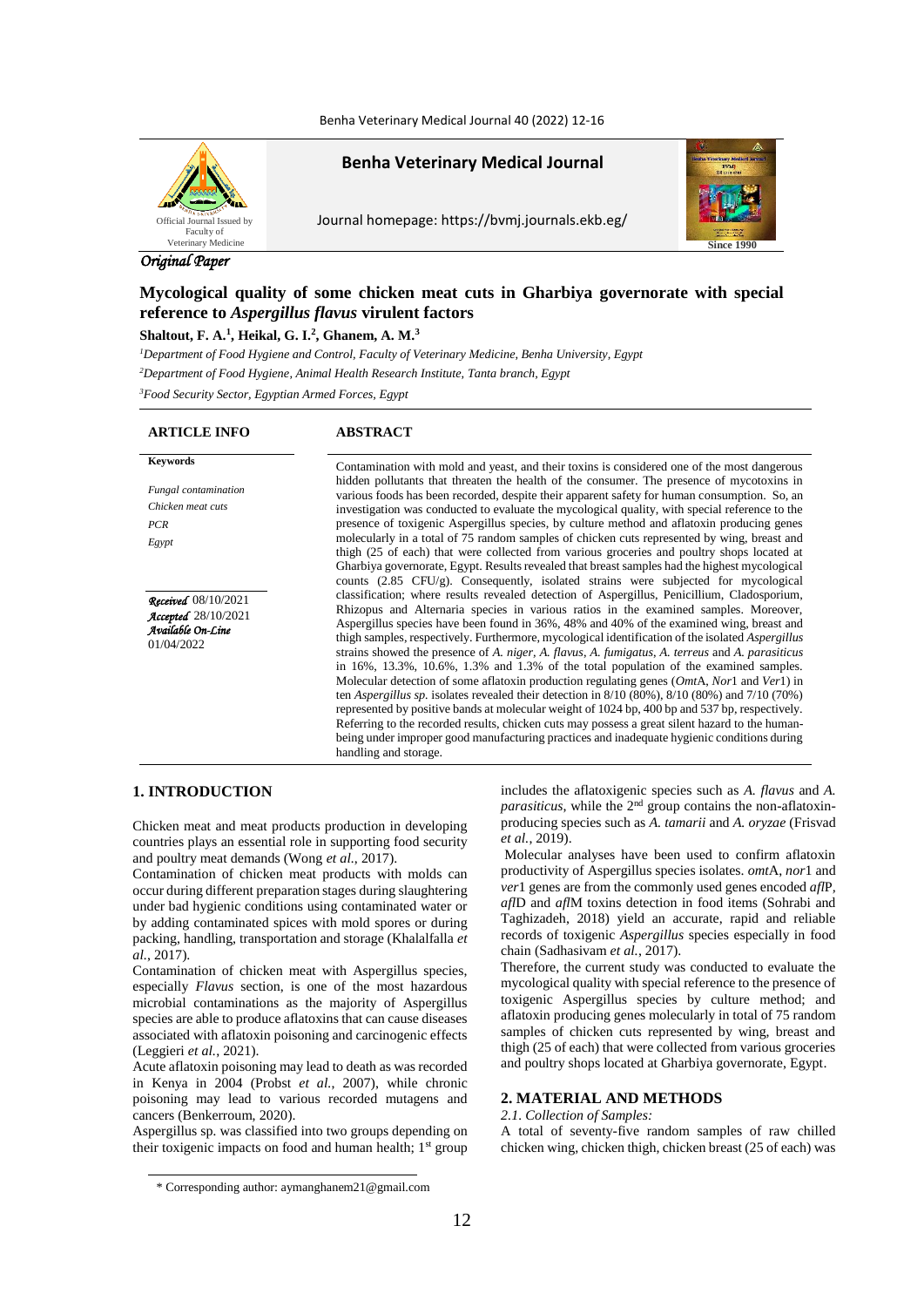collected from different local poultry shops and different supermarkets at Gharbia governorate, Egypt. Samples were taken aseptically in polyethylene bags and were transferred to the laboratory in an ice box for mycological examination. *2.2. Preparation of samples (ISO, 2017):*

Twenty-five grams from each sample were carefully and aseptically homogenized in blender after mixing with 225 ml of sterile peptone water 0.1% to form a dilution of 1:10, from which tenth fold serial dilutions were prepared.

*2.3. Determination of yeast and mold contamination:*

*2.3.1. Culture of the prepared samples:*

was performed according to ISO (2008), where 0.1ml of the previously prepared serial dilutions was speeded by a sterile L-shape glass rod over two Petri-dishes contained solidified Dichloran Rose Bengal agar with chloramphenicol (DRBC) then were incubated at upright position at 25OC for 5 -7 days.

#### *2.3.2. Identification of isolated strains:*

was performed according to Pitt and Hocking (2009) macroscopically and microscopically as recorded in Table (1).

Table 1 Oligonucleotide primers sequences

| Gene |   | Sequence $(5'---3')$               | Amplifie<br>d product<br>(bp) | Referenc<br>e          |
|------|---|------------------------------------|-------------------------------|------------------------|
| omt  | R | GGCCCGGTTCCTTGGCTCCTAAGC           | 1024                          |                        |
| А    | F | CGCCCCAGTGAGACCCTTCCTCG            |                               |                        |
|      | R | ACCGCTACGCCGGCACTCTCGGCA           |                               |                        |
| nor1 | F | C<br>GTTGGCCGCCAGCTTCGACACTCC<br>G | 400                           | Norlia et<br>al., 2019 |
|      | R | GCCGCAGGCCGCGGAGAAAGTGG            |                               |                        |
| ver1 | F | т<br>GGGGATATACTCCCGCGACACAG<br>CC | 537                           |                        |

*2.4. Molecular detection of some aflatoxin producing genes of some isolated Aspergillus strains by PCR:*

*2.4.1*. *Oligonucleotide primers used in PCR:*

Three pairs of *omtA, nor1* and *ver1* primers were prepared and collected from Metabion (Germany). Their special sequence and amplify certain products as were be displayed in Table (2).

*2.4.2*. *Mycological DNA was extracted following QIAamp DNeasy Plant Mini kit Catalogue no. 691042.*

*2.4.3. Preparation of master mix and thermal profile was adapted according to the manufacturer instructions (Emerald Amp GT PCR mastermix (Takara) Code No. RR310A).*

## **3. RESULTS**

Referring to the recorded results in Table (2), breast samples had the lowest incidence of contamination; while thigh samples had the highest incidence of contamination with yeast and mold, followed by wing samples.

Table 2 Statistical analytical counts of yeast and mold (log10 CFU/gm) in the examined chicken meat cuts samples (N= 25 of each)

| Samples          | Prevalence<br>positive samples |    | <sup>of</sup> Yeast and mold counts |      |               |
|------------------|--------------------------------|----|-------------------------------------|------|---------------|
|                  | No.                            | %  | Min.                                | Max. | $Mean + S.E.$ |
| Chicken thigh 12 |                                | 48 | 1.37                                | 2.85 | $2.48 + 0.16$ |
| Chicken breast 5 |                                | 20 | 1.88                                | 2.97 | $2.85+0.01$   |
| Chicken wings 11 |                                | 44 | 1.91                                | 2.31 | $2.01 + 0.22$ |

Regarding with the fitness of the examined samples for human consumption as recommended by EOS 3494/2005 standard; Table (3) showed that 37.3% of the examined

samples were considered to be unfit for human consumption because of contamination with yeast and mold.

Table 3 Fitness of the examined chicken meat cuts samples based on EOS standards (N= 25 of each)

| Samples        | MPL             | Accepted       |               | Rejected |               |  |
|----------------|-----------------|----------------|---------------|----------|---------------|--|
|                |                 | N <sub>0</sub> | $\frac{9}{6}$ | No.      | $\frac{9}{6}$ |  |
| Chicken thigh  | $<$ 10 CFU/g 13 |                | 52            | 12       | 48            |  |
| Chicken breast | $<$ 10 CFU/g 20 |                | 80            | 5        | 20            |  |
| Chicken wings  | $<$ 10 CFU/g 14 |                | 56            | 11       | 44            |  |
| Total          | $N = 75$        | 47             | 62.7          | 28       | 37.3          |  |

Referring to the obtained results of microbiological typing of the isolated mold strains as tabulated in Table (4); five fungal species were detected. *Aspergillus* species was the most detected species (41.3%), followed by Penicillium, Cladosporium, Rhizopus and Alternaria, respectively.

Table 4 Typing of the isolated mold in examined chicken meat cuts samples  $(N= 25$  of each)

| Samples<br>Aspergillus<br>Penicillium<br>Cladosporium<br>Rhizopus<br>Alternaria | Wings                   |          | breast         |    | Thich                    |    | Total |         |
|---------------------------------------------------------------------------------|-------------------------|----------|----------------|----|--------------------------|----|-------|---------|
|                                                                                 | No                      | %*       | No             | %  | No                       | %* | No    | $^{46}$ |
|                                                                                 | 9                       | 36       | 12             | 48 | 10                       | 40 | 31    | 41.3    |
|                                                                                 | 5                       | 20       | $\overline{3}$ | 12 | $\overline{\phantom{a}}$ | 28 | 15    | 20.0    |
|                                                                                 | $\overline{\mathbf{3}}$ | 12       | $\ddot{4}$     | 16 | $\Delta$                 | 16 | 11    | 14.7    |
|                                                                                 | $\overline{2}$          | 8        | $\overline{3}$ | 12 | ×                        | ×. | 5     | 6.7     |
|                                                                                 | ×                       | $\alpha$ | $\overline{2}$ | 8  | $\overline{3}$           | 12 | 5     | 6.7     |
|                                                                                 |                         |          |                |    |                          |    |       |         |

Table (5) recorded the observed macroscopical and microscopical characters of the isolated Aspergillus species from the examined chicken meat cuts samples.

Table 5 Morphological character of Aspergillus species (Pitt and Hocking, 2009)

|           | Colony<br>Diameter<br>(mm) | Texture                               | Surface<br>color                       | Reverse<br>color | <b>Stines</b>                             | Vesicles                 | Seriation         | Conifia                      | Colonial<br>bead/<br>cleistotheca          |
|-----------|----------------------------|---------------------------------------|----------------------------------------|------------------|-------------------------------------------|--------------------------|-------------------|------------------------------|--------------------------------------------|
| flavus    | 65.70                      | Floccose<br>powdery<br>or<br>granular | Greenish<br>vellow                     | Pale<br>brown    | Rough<br>hvaline                          | Globose or<br>subelobose | Biseriate         | Globose to<br>ellipsoid      | Radiating<br>head                          |
| famaiguts | 40-70                      | Vevety<br>to<br>powder                | <b>Rhie</b><br>with<br>white<br>margin | Slight<br>green  | Smooth<br>hvaline                         | Clavate                  | <b>Hologriphe</b> | Globose<br>or.<br>subelobose | Columner<br>head                           |
| nidulane  | 50.65                      | Velvetv                               | Green                                  | Brown            | Smooth<br>brown                           | Pyriform                 | Biseriate         | Globose<br>rough             | Radiate<br><b>Head bulla</b><br>Cells ascs |
| niger     | 50.70                      | Granular<br>of<br>powdery             | Black                                  | Pale<br>yellow   | Smooth<br>Yellow<br>$\mathbf{f}$<br>brown | Round                    | Riveriate         | Globose<br>brown             | Round<br>head                              |
| terrare   | 40.60                      | Powdery                               | Sandy to<br>brown                      | Pale<br>herwin   | Smooth<br>hvaline                         | Round to<br>pyriform     | Biseriate         | Globose to<br>ellipsiod      | Columner<br>head                           |

Regarding with the typing of the *Aspergillus* genera identification, *A. niger* had the highest detection levels (16%) in the examined samples (Table 6).

Table 6 Prevalence of identified aspergillus sp. in the examined chicken meat cuts (n= 25 of each)

| Samples          | wings |                          | breast         |                              | thigh |       | Total |      |
|------------------|-------|--------------------------|----------------|------------------------------|-------|-------|-------|------|
| Aspergillus spp. | No.   | % No.                    |                | % No.                        |       | %     | No.   | $\%$ |
| A. niger         | 4     | 16 6                     |                | 24 2                         |       | 8     | 12    | 16   |
| A. flavus        | 2     | 8                        | $\overline{4}$ | 16 4                         |       | 16 10 |       | 13.3 |
| A. fumigatus     | 2     | 8<br>$\overline{1}$      |                | $4\quad 5$                   |       | 20 8  |       | 10.6 |
| A. terreus       | 1     | $\overline{4}$           |                |                              | ٠     |       | 1     | 1.3  |
| A. parasiticus   | ٠     | $\overline{\phantom{a}}$ | 1              | $\overline{4}$<br>$\sim$ $-$ |       |       | 1     | 1.3  |

Referring to the obtained results of molecular detection of some aflatoxin producing genes as recorded in Table (7) and Figs (1 to 3); *omtA, nor1 and ver1* genes were detected in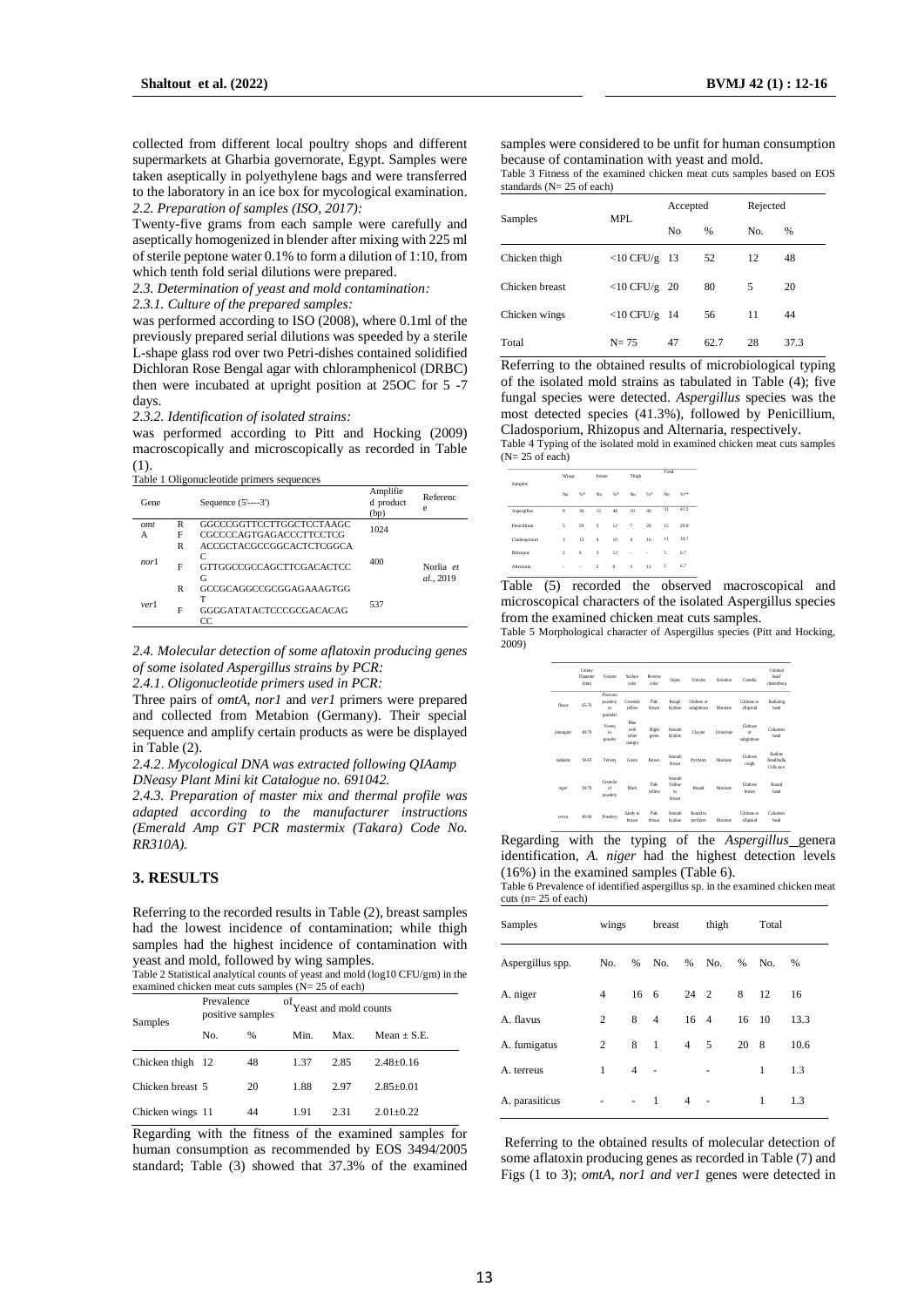8/10 (80%), 8/10 (80%) and 7/10 (70%) of the examined *A. flavus* isolates, respectively. Presence of these genes indicated the producibility of the examined strain for aflatoxins P, D and M, respectively.

Table 7 Prevalence of aflatoxin producing genes in A. flavus isolates from the examined samples (n= 10)

| Sample         | $\emph{omt}$ A | nor1            | verl      |  |
|----------------|----------------|-----------------|-----------|--|
| $\mathbf{1}$   | $\! + \!$      | $\! + \!$       | $\! + \!$ |  |
| $\overline{2}$ | ٠              | -               | -         |  |
| 3              | $\! + \!$      | $\! + \!$       | $\! + \!$ |  |
| $\sqrt{4}$     | $\! + \!$      | $\! + \!\!\!\!$ | $\! + \!$ |  |
| $\mathfrak s$  | $^{+}$         | $^{+}$          | $\! + \!$ |  |
| $\sqrt{6}$     | $\! + \!$      | $\! + \!$       | $\! + \!$ |  |
| $\tau$         | $\! + \!$      | $\! + \!$       | ٠         |  |
| $\,$ 8 $\,$    | ٠              | ٠               | -         |  |
| 9              | $\! + \!$      | $\! + \!$       | $\! + \!$ |  |
| $10\,$         | $\! + \!$      | $\! + \!\!\!\!$ | $\! + \!$ |  |
|                |                |                 |           |  |



Figure 1 Agarose gel electrophoresis of cPCR of *omtA* (1024 bp) gene of *A. flavus*. Lane L: 100 bp ladder as molecular size DNA marker. Lane P.: Control positive *A. flavus* for *omtA* gene. Lane N.: Control negative. Lanes 1, 3, 4, 5, 6, 7, 9 and 10: Positive *A. flavus* for *omtA* gene. Lanes 2 and 8: Negative *A. flavus* for *omtA* gene.



Figure 2 Agarose gel electrophoresis of cPCR of *nor*1 (400 bp) gene of *A. flavus*. Lane L: 100 bp ladder as molecular size DNA marker. Lane P.: Control positive *A. flavus* for *nor*1 gene. Lane N.: Control negative. Lanes 1, 3, 4, 5, 6, 7, 9 and 10: Positive *A. flavus* for *nor*1 gene. Lanes 2 and 8: Negative *A. flavus* for *nor*1 gene.



Figure 3 Agarose gel electrophoresis of cPCR of *ver*1 (400 bp) gene of *A. flavus*. Lane L: 100 bp ladder as molecular size DNA marker. Lane P.: Control positive *A. flavus* for *ver*1 gene. Lane N.: Control negative. Lanes 1, 3, 4, 5, 6, 9 and 10: Positive *A. flavus* for *ver*1 gene. Lanes 2, 7 and 8: Negative *A. flavus* for *ver*1 gene.

# **4. DISCUSSION**

Chicken meat and meat products comply an important source of human protein supplement all over the world because they provide good source of digestible protein, low cholesterol fat, essential amino acids, minerals, and different types of vitamins and minerals.

In Egypt, as well as human population increasing, demand of animal proteins also is increasing represents a serious challenge in which poultry industry plays an essential role in filling nutrition gap as a rapid and more economic source of proteins (Shaltout *et al.,* 2015).

Mold contamination of meat and meat products have been considered a serious source of food spoilage resulting in different organoleptic changes in flavor, color, texture, odor referred mainly to the fungal deterioration especially in poor developing countries due to lack of hygienic measures during processing and handling (Lorenzo *et al.*, 2018).

Presence of mold in foods may be referred to the rapid, easy disperse and wide spread of the fungal spores which are abundant in the environment introducing food chain through dust, water, workers and equipment. Their presence in food samples is a serious public health concern as these fungi may be associated with the production of mycotoxins (Benedict *et al.*, 2016).

Referring to the obtained results of yeast and mold counts, higher results were recorded by Eldaly *et al.* (2002) (3.36 log<sup>10</sup> CFU/g), while nearly similar results were reported by Shaltout *et al.* (2016) (2.8 and 2.4 log<sub>10</sub> CFU/g for mold and yeast, respectively), and Hassan (2019) (2.2 log<sub>10</sub> CFU/g).

In addition, mycological classification of the detected fungi was compatible with those reported by Shaltout *et al.* (2016), Hassan *et al.* (2019) and Abuzaid *et al.* (2020) who detected Aspergillus spp., Acremonium spp., Cladosporium spp., Penicillium spp.; among which Aspergillus species was the most prominently detected in their examined samples. Moreover, they recorded isolation and identification of *A. niger*, *A. flavus*, *A. fumigatus*, *A. parasiticus* and many other genera with variations which came in line with the current obtained results. Furthermore, Aspergillus sp*.* was prominently detected in breast samples other than wings and thighs samples, which came in agree with the previously recorded results of Darwish *et al.* (2016) and Shaltout *et al.* (2019) who found that the examined breast samples were more contaminated with fungal infection than wing and thigh samples. While the current prevalence of Aspergillus species in the examined samples came lower than those recorded by Hassan (2019) who found Aspergillus sp. in all the examined thigh samples (100%) collected from Gharbiya governorate, Egypt. Moreover, Abuzaid *et al.* (2020) also detected *A. flavus* and *A. niger* in 40% and 80% of the examined sausage samples of chicken origin, respectively.

Variations between different authors may be attributed to difference in sources of samples collections and hygienic quality of production plants.

Aspergillus species represents an important mycotic infection in public health concern as a human pathogen and as toxin-producing food contaminant. It releases a lot of spores which found in air, water, soil, plant debris, manure and animal feed. As fungal spore's growing, it secretes digestive enzyme and mycotoxins leading to food spoilage and human mycotoxicosis (Richardson and Rautemaa-Richardson, 2019).

Referring to the obtained results of the mycological identification of *Aspergillus sp.* isolates as recorded in Table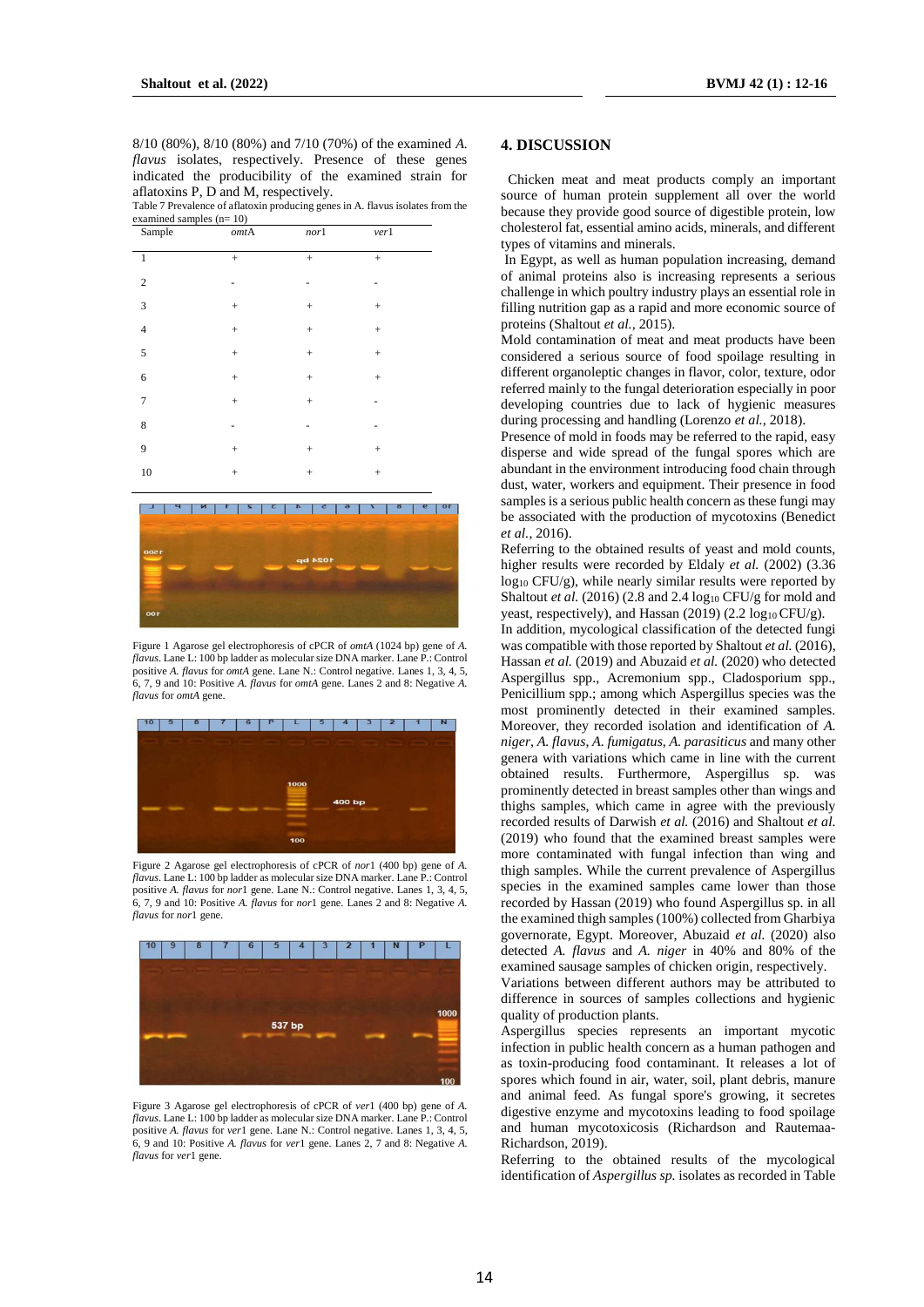(6), they came in agree with the previously reported results by Darwish *et al.* (2016) who found that *A. niger* was the predominant detected strain, followed by *A. flavus* and *A. parasiticus* in the examined samples of chicken cuts collected from Zagazig city, Egypt.

Some mold species can cause respiratory infections representing a significant risk for individual with severely weakened immune system (OSHA, 2010). Presence of mold in high incidence indicate bad hygienic measures adopted during handling, preparation and processing (El-Abbasy, 2007).

Mycotoxins have been defined as naturally occurring secondary fungal metabolites produced in meat and meat products by direct growth of toxigenic molds such as *Aspergillus* species which produce aflatoxins and ochratoxins which threat public health due to their carcinogenic, hepatotoxic, nephrotoxic, teratogenic and mutagenic effects in human and animals (Agriopoulou *et al.*, 2020).

Aflatoxins are produced by a polyketide pathway that pass through about twenty-seven enzymatic reactions which have been regulated by sets of genes including *nor-1, ver-1* and *omtA* have been shown to be involved in this process. *aflD* (*nor-1*) encodes a norsolorinic acid ketoreductase needed for the conversion of the 10-keto group of Norsolorinic Acid (NOR) to the 10-hydroxyl group of Versicolorin A (VERA) (Zhou and Linz, 1999). *aflM* (*ver-1*), predicted to encode a ketoreductase, is involved in the conversion of VERA into Sterigmatocystin (ST) (Henry and Townsend, 2005); *aflP* (*omtA*) codes for O-methyltransferase, which is one of the main genes responsible for transforming ST into Omethylsterigmatocystin (OMST) that is the precursor for aflatoxin production (Yabe et al., 1989).

Many other previous studies recorded detection of these genes in their Aspergillus isolates of food origin by various PCR techniques; Manonmani *et al.* (2005), Rodrigues *et al.*  (2009), and Hassan *et al.* (2015), who conducted several studies investigating the aflatoxigenicity of Aspergillus sp., could detect different genes in their *Aspergillus* isolates.

### **5. CONCLUSION**

It could be concluded that, breast samples revealed the highest contamination levels with Aspergillus sp.; in addition, *A. niger* was the prominently detected strain. PCR technique is a unique diagnostic tool for detection and identification of aflatoxigenic *Aspergillus* strains especially if the field of food safety. So, application of strict hygienic measures, proper use of water supply and food additives from good sources is recommended.

### **6. REFERENCES**

- 1. Abuzaid, K.E., Shaltout, F.A., Salem, R. and El-Diasty, E.M. (2020). Microbial aspect of some processed meat products with special reference to aflatoxins. Benha Vet. Med. J., 39: 24-28.
- 2. Agriopoulou, S., Stamatelopoulou, E. and Varzakas, T. (2020). Advances in occurrence, importance, and mycotoxin control strategies: prevention and detoxification in Foods. Foods (Basel, Switzerland), 9(2), 137. https://doi.org/10.3390/foods9020137
- 3. Benedict, K., Chiller, T. M. and Mody, R. K. (2016). Invasive fungal infections acquired from contaminated food or nutritional supplements: A review of the

literature. Foodborne Pathogens and Disease, 13(7), 343–349. https://doi.org/10.1089/fpd.2015.2108

- 4. Benkerroum, N. (2020). Chronic and acute toxicities of aflatoxins: mechanisms of action. Inter. J. Environ. Res. Pub. Hlth., 17(2), 423. https://doi.org/10.3390/ijerph17020423
- 5. Darwish, W.S., El Bayomi, R.M., Abd El-Moaty, A.M. and Gad, T.M. (2016). Mould contamination and aflatoxin residues in frozen chicken meat-cuts and giblets. Jap. J. Vet. Res., 64(2): 167-171.
- 6. El-Abbasy, T.M. (2007). Mycological aspects of quail carcasses with a trial to improve their sanitary status. Thesis, Master of Vet. Med. (Meat Hygiene), Zagazig Univ., Egypt.
- 7. Eldaly, E.A.; Morshdy, A.E. and Sallam, K.I. (2002): Improving the sanitary status of broiler carcasses during their processing. 6th Vet. Med. Zag. Conference.
- 8. Frisvad, J.C., Hubka, V., Ezekiel, C.N., Hong, S. B., Nováková, A., Chen, A.J., Arzanlou, M., Larsen, T.O., Sklenář, F., Mahakarnchanakul, W., Samson, R.A. and Houbraken, J. (2019). Taxonomy of Aspergillus section Flavi and their production of aflatoxins, ochratoxins and other mycotoxins. Studies in Mycology, 93, 1-63.
- 9. Hassan, M.N., El-Sayed, A.A. and Nada, H.M. (2015). Detection of aflatoxins by HPLC and the expression of biosynthetic nor-1 gene of aflatoxin and ocrA gene of ochratoxin. Benha Vet. Med. J., 29(2): 1-10.
- 10. Hassan, W. (2019). Some studies on effect of turmeric and lemon extracts on fungal contamination of chicken meat. Thesis, Master of Vet. Med. (Meat Hygiene), Benha Univ., Egypt.
- 11. Henry, K.M. and Townsend, C.A. (2005). Ordering the reductive and cytochrome P450 oxidative steps in demethylsterigmatocystin formation yields general insights into the biosynthesis of aflatoxin and related fungal metabolites. J. Am. Chem. Soc., 127: 3724– 3733.
- 12. ISO. (2008). International Organization for Standardization. No.21527-1. Microbiology of food and animal feeding stuffs — Horizontal method for the enumeration of yeasts and moulds — Part 1: Colony count technique in products with water activity greater than 0,95.
- 13. ISO. (2017). International Organization for Standardization. No.6887-1. Microbiology of the food chain — Preparation of test samples, initial suspension and decimal dilutions for microbiological examination — Part 1: General rules for the preparation of the initial suspension and decimal dilutions.
- 14. Khalalfalla, F.A., Ali, F.H.M. and Saif-Alnasr, M.M. (2017). Microbiological quality of retail meats. J. Vet. Med. Res., 24(2): 311-321.
- 15. Leggieri, M.C., Toscano, P. and Battilani, P. (2021). Predicted aflatoxin B1 increase in Europe due to climate change: actions and reactions at global level. Toxins, 13(4), 292. https://doi.org/10.3390/toxins13040292
- 16. Lorenzo, J.M., Munekata, P. E., Dominguez, R., Pateiro, M., Saraiva, J.A. and Franco, D. (2018). Main groups of microorganisms of relevance for food safety and stability: general aspects and overall description. Innov. Technol. Food Preserv., 53–107. https://doi.org/10.1016/B978-0-12-811031-7.00003-0